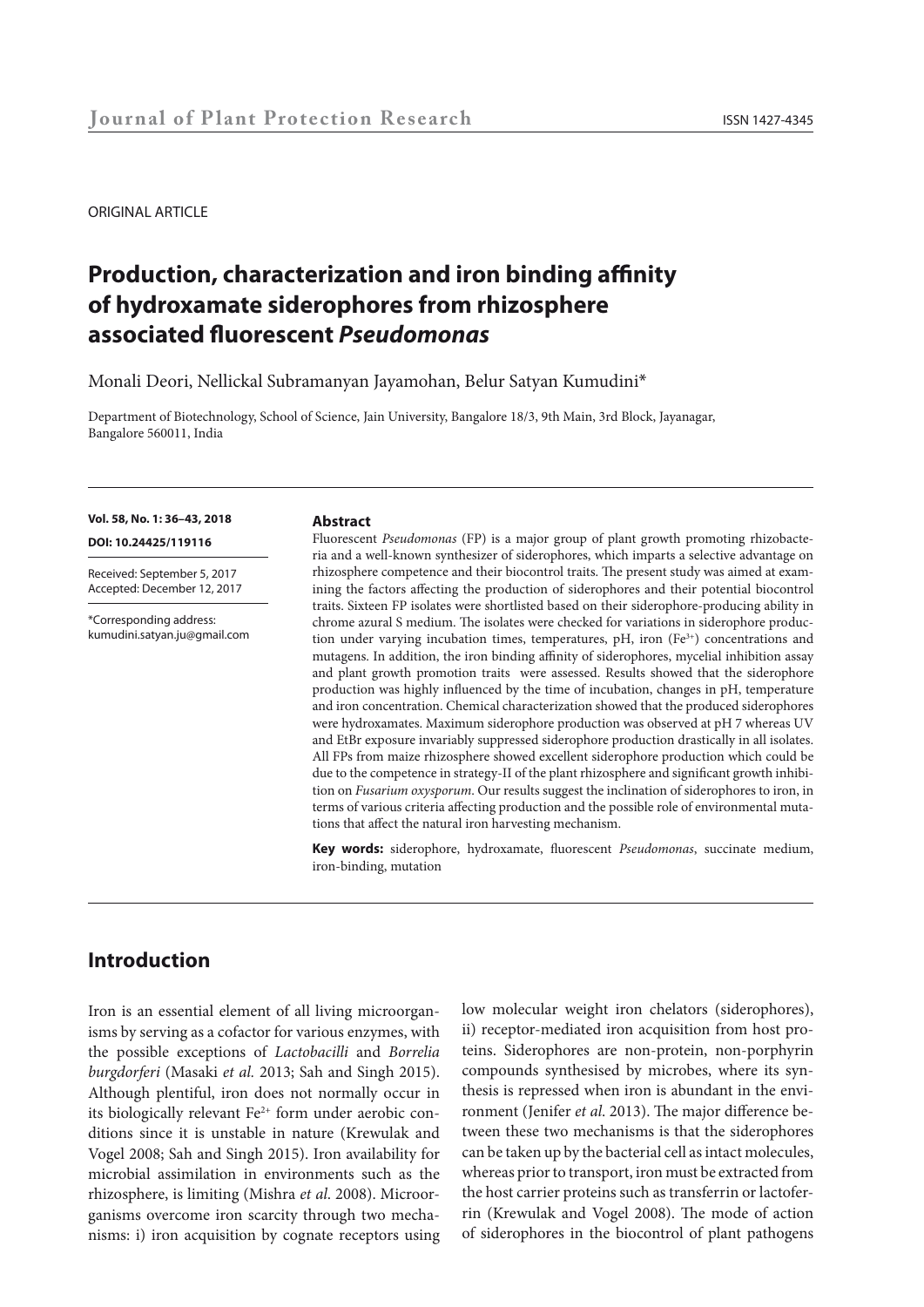appears to be through the induction of systemic resistance, which depends on iron-regulated metabolites (Helmy *et al*. 2008).

More than 500 different siderophores have been identified. Essentially they have the same basic structure, which consists of a ligand that binds to iron and a peptide backbone that interacts with the receptor of bacterial membrane (Lee *et al*. 2011). They are diverse, highly specific and biosynthesized from amino acids by nonribosomal peptide synthetases (NRPS) or from dicarboxylic and diamine compounds in NRPS independent manner (Miethke and Marahiel 2007). Structurally, siderophores are classified as catacholates (phenolates), hydroxamates and carboxylates (Murugappan *et al*. 2011). Secondary siderophores are weakly expressed or not expressed under iron limited conditions (Miethke and Marahiel 2007). Most aerobic microorganisms produce at least one siderophore, and in some cases, a single bacterial strain can produce two or more (Helmy *et al*. 2008).

Extreme environmental conditions are quite common on the earth and the microbial diversity in such areas is of particular interest as microorganisms inhabiting these places are well adapted to the prevailing atmospheric and edaphic conditions (Mishra *et al*. 2008). The secondary alleochemicals produced by plant growth promoting rhizobacteria (PGPR), which include siderophores, antibiotics, mycolytic enzymes, volatile organic metabolites, systemic fungicides, etc. enable them to combat the adverse environmental circumstances (Saraf *et al*. 2014; Khan *et al*. 2016). In the present study an attempt was made to study the various parameters that affect siderophore production in rhizosphere isolated fluorescent *Pseudomonas* (FP) and their binding affinity towards iron under *in vitro* conditions.

# **Materials and Methods**

# **Isolation, screening and identification of isolates for siderophore production**

Plants with their root region soil were carefully removed, placed in sterile plastic bags and gently transferred to the laboratory. The soil adhering to roots was carefully removed, serially diluted and colonies were isolated using King's B medium with 8-HQ supplementation (120 ppm) as per Fallahzadeh-Mamaghani *et al*. (2009).

*Pseudomonas* colonies which were fluoresced under ultraviolet light ( $\lambda_{\text{max}}$  = 365 nm) were isolated, biochemically characterized, purified and stored at 4°C. Qualitative siderophore production of FPs was analysed using universal chrome azural S (CAS) medium (Alexander and Zuberer 1991).

In order to identify the genus of the shortlisted FPs, the genomic DNA was amplified using *Pseudomonas*specific 16S primer pair Psmn 289-5'-GGTCGA GAGGATGATCAGT-3' and Psmn 1258 5'-TTAGC TCCACCTCGCGGC-3' (Widmer *et al*. 1998). The polymerase chain reaction (PCR) conditions were optimized according to Varsha and Kumudini (2016).

### **Chemical characterization of siderophores**

CAS-positive isolates were tested for the quantitative siderophore production in succinate medium and quantified at 24 h intervals for 96 h (Gupta *et al*. 2008; Ali and Vidhale 2011). Then, extracted cell free culture supernatants were analysed for hydroxamates by spectrophotometry (Shimadzu UV-1800, Japan). Characterization of siderophore was carried out chemically as per Neilands assay (1981), confirmed by Tetrazolium test (1954) and Arnow's assay (1937).

# **Effect of incubation time, pH, temperature, Fe3+ concentration and mutagenic agents (UV and EtBr) on siderophore production**

The culture density of the overnight FP cultures of the isolates was adjusted to  $\sim$ 1 × 10<sup>8</sup> CFU · ml<sup>-1</sup> ( $OD<sub>600</sub> = 0.3$ ). 20 µl of this was inoculated into succinate medium and incubated at 37°C. Cultures were centrifuged at 10,000 rpm for 10 min. Cell free supernatant was diluted with 0.5 M phosphate buffer (pH 7) and absorbance was read at 400 nm.

To evaluate the ability of FPs to produce siderophores at varying pH, isolates were allowed to grow in succinic acid medium for 72 h at different pH (5–9). Siderophore production was analysed every 24 h. To study the influence of different incubation temperatures, isolates were inoculated into succinic acid medium and incubated at four different temperatures (16, 25, 37 and 50  $\pm$  2°C). To determine the effect of iron concentration in siderophore production, isolates were allowed to grow in succinate medium (37°C) supplemented with Fe3+ (ferric ammonium citrate, Merck, India) at different concentrations (1, 10 and 50 µM). Siderophore production was recorded at 24 h intervals.

To study the role of mutagens on siderophore production, 24 h old cultures of FPs in Luria Bertani medium (LB) were pelleted by centrifugation (3,000 rpm for 15 min). Fluorescent *Pseudomonas* were treated with three different concentrations of ethidium bromide (EtBr; 0.05, 0.1 and 1.5 g · l–1) as per Kamal *et al*. (2003) at a cell concentration of  $\sim$ 1 × 10<sup>8</sup> CFU · ml<sup>-1</sup>. They were incubated for 30 min and washed until the remnants of EtBr were completely removed and reinoculated into succinate medium, incubated for 72 h and checked for siderophore production. Physical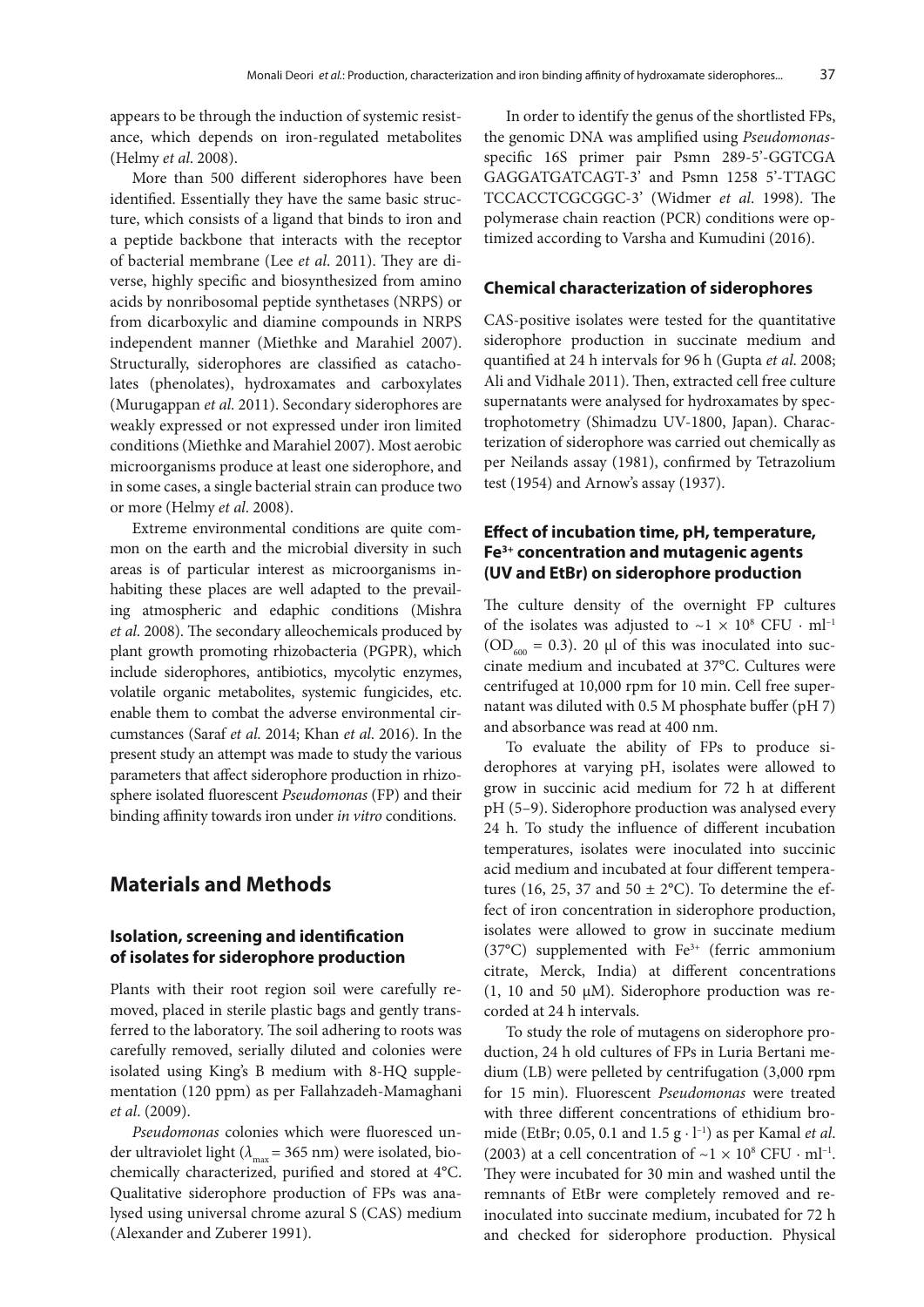mutagenesis was carried out using ultraviolet (UV) as per Gawel *et al*. (2012) with minor modifications. Bacterial cells were pelleted from overnight LB culture broth and exposed to UV-light ( $\lambda_{\text{max}}$  = 365 nm) for 30 and 60 s. The pellets were re-inoculated into succinate medium and analysed for siderophore production.

### **Iron binding affinity of siderophores**

72 h old FP cultures were centrifuged and the supernatant was transferred to a separating funnel. An equal volume of chloroform containing 3% (w/v) 8-hydroxy quinolone (8-HQ, Himedia, India) was added and the chloroform layer was separated. Three different concentrations (10, 25 and 50  $\mu$ M) of Fe<sup>3+</sup> (ferric ammonium citrate − Merck, India) were added to the supernatant. Optical density was read ( $\lambda_{\text{max}}$  = 450 nm) after of 5, 15, 30, 60, 90 and 120 min (Ali and Vidhale 2011).

### *In vitro* **antifungal activity and seed germination studies**

All the FPs were tested for their *in vitro* antifungal activity by well diffusion assay (Zongzheng *et al*. 2009) against the fungal pathogen *Fusarium oxysporum* (MTCC-1755) and the zone of inhibition was recorded after 7 days.

Tomato seeds (PKM 1 variety) were soaked in 72 h old FP suspension (washed in saline) for 2 h, blot dried and plated on to blotter discs. They were incubated in a growth chamber for 15 days along with distilled water control. Root length and shoot length were measured and percentage germination was calculated.

### **Statistical analysis**

All the experimental analyses were carried out in triplicate. Means were compared using ANOVA with Graph Pad Prism 6.01 version and IBM SPSS statistics 20.

# **Results and Discussion**

Siderophores represent one important class of molecules which solubilize  $Fe<sup>3+</sup>$  from the surrounding environment. In the present study, the siderophore producing ability of a set of shortlisted FPs was carried out. Additionally, the ability of FPs to respond to the common mutagens and their phytoaugmentation traits were analysed.

# **Isolation, shortlisting and molecular identification of FPs**

Comprehensive screening of siderophore showed orange halos around bacterial colonies on CAS agar

**Table 1.** Shortlisted CAS positive fluorescent *Pseudomonas* isolates and their site of collection

| Pseudomonas isolates                  | Site of collection               |  |
|---------------------------------------|----------------------------------|--|
| <b>P88</b>                            | Nyctanthes arbour-tristis, Assam |  |
| T125, T126                            | Solanum lycopersicum, Karnataka  |  |
| M131, M132, M136,<br>M138, M139, M140 | Zea mays, Karnataka              |  |
| R40, R44, R45, R61                    | Oryza sativum, Bihar             |  |
| C43                                   | Capsicum annum, Karnataka        |  |
| 149                                   | Jasminum sambac, Bihar           |  |
| A55                                   | Aloe vera, Bihar                 |  |

plates, indicating siderophore production. Based on the qualitative analysis, 16 FPs were shortlisted for further studies (Table 1). It was noticeable that six out of 16 shortlisted isolates were from maize rhizosphere and were excellent producers of siderophores. Previously many authors reported siderophore-producing FPs as biocontrol agents to combat plant pathogens (Beneduzi *et al*. 2012; Gawel *et al*. 2012). Lemanceau *et al*. (2009) reported that in plants with the strategy-II iron-acquisition system, only indirect mechanisms may account for improved plant nutrition by pyoverdines due to their higher affinity towards iron, than phytosiderophores. Moreover, a plant's iron status affects the composition of rhizosphere micro-flora, which is probably due to secretion of phenolics, eventually resulting in elevated siderophore synthesis (Jin *et al*. 2010).

Partial amplification of 16S rRNA of the 16 listed isolates using *Pseudomonas* specific primers showed a 957 bp amplified product in all the isolates including control strains. The molecular weight of the amplified product, confirmed by 1 kb ladder, showed that all isolates belong to genus *Pseudomonas*.

### **Chemical characterization of siderophores**

Succinate medium, following incubation, turns green to yellow as is characteristic of pyoverdins. The presence of siderophores is seen when, with the addition of ferric chloride, it turns red or purple. Spectrophotometric assay results showed a  $\lambda_{\text{max}}$  at 408 nm, which was absent in a de-ferrated condition (Fig. 1). An absorption peak between 360 and 420 nm is characteristic of pyoverdins (Bhattacharya 2010), confirming the presence of pyoverdins. Ferric chloride assay did not show any peak at 495 nm and in 190–280 nm, indicating the absence of catacholates and carboxylates (Baakza *et al*. 2004). Positive results for the tetrazolium salt test confirmed the hydroxamate nature of siderophores. Siderotyping is a very useful analysis which correlates well-defined species and also detects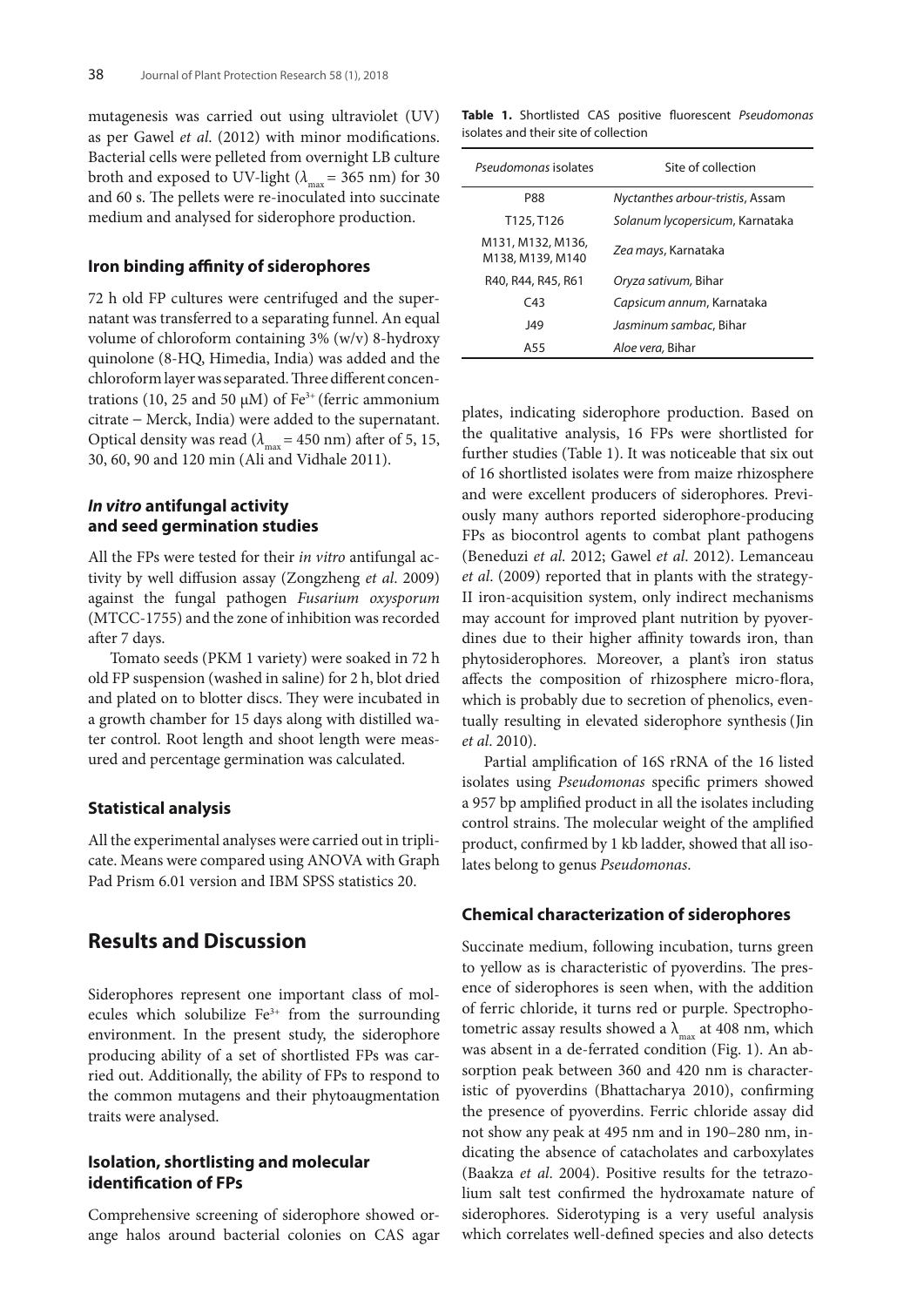

**Fig. 1.** Representative depiction of UV-visible spectrum of elutedsiderophores by fluorescent *Pseudomonas* isolates. Peak at

misclassified individual strains among fluorescent/ non-fluorescent *Pseudomonas.* This explains the role of pyoverdine as a powerful taxonomic marker (Meyer *et al*. 2002). The latest study on the peptide side chains of pyoverdin siderophores from *Pseudomonas putida* showed that the structure is unique among all pyoverdins. This shows the strength of the peptide structure for phylogenic analysis (Ye *et al*. 2014).

A time course study on siderophore production was carried out up to 96 h. Maximum siderophore production was observed after 72 h by M139  $(182.03 \pm 9.79 \text{ µg} \cdot \text{ml}^{-1})$ , followed by T125 (165.71 ± 5.26  $\mu$ g · ml<sup>-1</sup>) as shown in Figure 2. Siderophore production gradually increased till 72 h, followed by a steady decline in all the isolates. Therefore, further experiments were restricted to 72 h incubation.

Several studies on strain-to-strain variations in the production of siderophores have been reported



**Fig. 2.** A time course assay on production of siderophores by fluorescent *Pseudomonas* isolates in succinic acid medium. Data of the qualitative analyses are represented as mean  $\pm$  standard error where  $n = 3$ . Means were compared between treatments by Duncan multiple-ranges test. Different letters indicate significant

previously (Tailor and Joshi 2012). Nagata *et al*. (2013) reported that tomato plants supplemented with siderophore from *P. fluorescens* ATCC13525 showed increased iron absorption efficiency in comparison to direct iron supplementation. Although pyoverdinemediated antagonism gives a competitive advantage to the FP (Lemanceau *et al*. 2009), this requires a specific outer membrane receptor, which is advantageous to the organism under iron stress (Nagata *et al*. 2013). Previous reports clearly indicate that *Pseudomonas* can produce siderophores with different chemical natures. This may be due to evolutionary pressures lodged on microbes to produce structurally different siderophores which cannot be transported by other microbial transport systems (Tripati *et al*. 2005). Synthesis of more than one siderophore and the production of multiple siderophore uptake systems by a single bacterial species are common. The selective advantages conferred by the multiplicity of siderophore synthesis remains unclear. Recent evidence suggests that siderophores may have other physiological roles besides their involvement in iron acquisition (Adler *et al*. 2012).

# **The role of physical parameters in siderophore production**

Studies on the effect of temperature showed reduced siderophore production at 16°C and 50°C. The optimum temperature for siderophore production was 37°C, but seven isolates (R40, C43, R44, R45, J49, A55 and R61) showed high siderophore production,  $70.90 \pm 0.77$ ,  $73.90 \pm 1.39$ ,  $97.24 \pm 4.57$ ,  $59.81 \pm 1.31$ ,  $108.93 \pm 0.76$ ,  $96.54 \pm 0.80$  and  $75.39 \pm 1.06$ , at  $28^{\circ}$ C after 72 h incubation (Fig. 3A). This result indicates the specificity of isolates to temperature. Other isolates had moderate siderophore production at room temperature indicating that they are more versatile in the context of siderophore production. Isolates P88, T125, M132, M136, M138 and M139 showed the highest siderophore production at  $37 \pm 2$ °C instead of room temperature  $(107.57 \pm 4.65, 165.71 \pm 5.26,$ 135.03 ± 4.68, 147.70 ± 1.38, 141.57 ± 2.50 and  $182.03 \pm 7.97$ , respectively), which may be due to the adaptation of FPs to the environmental temperature. It was observed that with a change in pH, there was a marginal difference in siderophore production. The highest siderophore production was observed at pH 7. But production drastically declined as pH diverged towards acidic and alkaline ranges (Fig. 3B). The effect of Fe<sup>3+</sup> on siderophore production showed that 1  $\mu$ M iron concentration resulted in the highest siderophore production,  $53.86 \pm 0.58$  (by isolate A55) followed by 53.68 ± 0.16 and 51.77 ± 0.26 (by the isolates M138 and M132, respectively) (Fig. 4). In the present study an increased siderophore production with reduced Fe<sup>3+</sup> concentration was observed.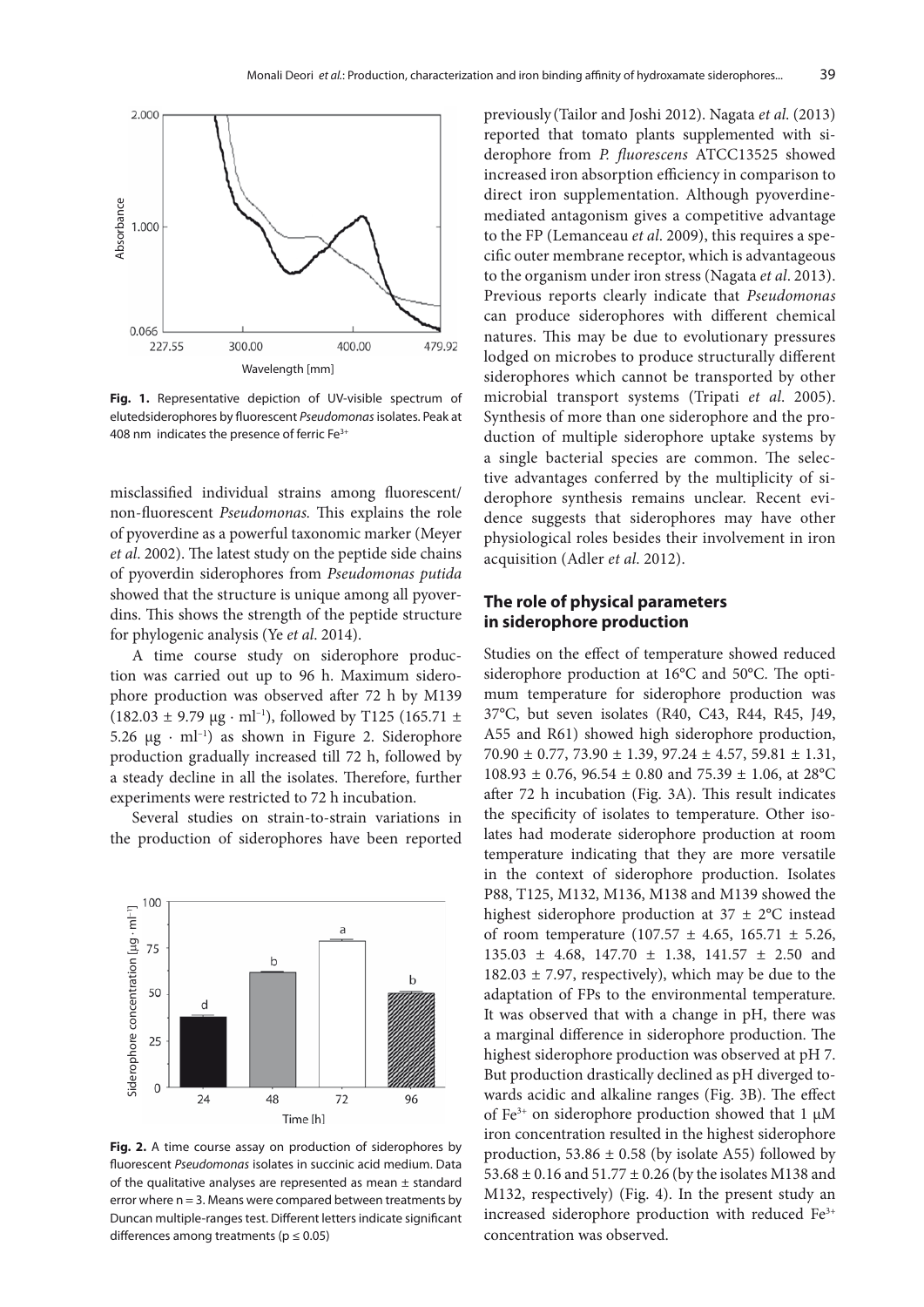

**Fig. 3.** Impact of (A) temperature and (B) different pH on hydroxamate siderophore production by fluorescent *Pseudomonas* isolates. Data presented are mean ± standard error of three independent replicate experiments. Means were compared between treatments using two-way ANOVA. Same letters are not significantly different according to Tukey's HSD-test ( $p \le 0.0001$ ) between treatments. Capital letters indicate significant mean difference between variables and small letters indicate significance between time



**Fig. 4.** Production of hydroxamate siderophores by fluorescent *Pseudomonas* isolates in the presence of varying concentrations of Fe<sup>3+</sup> in succinic acid medium. Data presented are mean ± standard error of three independent replicate experiments. Means were compared between treatments using two-way ANOVA. Same letters are not significantly different according to Tukey's HSD-test ( $p \le 0.0001$ ) between treatments. Capital letters indicate significant mean differences between concentrations

The specificity of pH in siderophore production indicates that the soil pH is a critical factor for iron acquisition mechanisms. In addition to pH, heavy metal concentrations in the bacterial environment also influence siderophore biosynthesis (Rajkumar *et al*. 2009). Biosynthesis and secretion of siderophore by microbial systems are known to be related to the requirement of iron for the metabolism of specific growth substrates. In the environment, the presence of aromatic compounds along with easily metabolizable co-substrates supports siderophore production (Gaonkar *et al*. 2012). Environmental factors modulating siderophore synthesis include pH, the ionic state of iron, the presence of other trace elements and an adequate supply of carbon, nitrogen and phosphorus (Duffy and Défago 1999). Bacterial growth as well as siderophore production is stimulated by ammonium sulphate and amino acids. However, the optimum siderophore yield was obtained with urea (Sayyed *et al*. 2005). Statistical analysis using two-way ANOVA in the analysed parameters revealed a significant difference in p value except in siderophore production at 16°C, where p value was 0.78.

### **Iron-binding affinity of siderophores**

The binding affinity experiments showed that hydroxamates have an expeditious affinity with Fe<sup>3+</sup>, whereas there was a change in affinity with respect to the surrounding iron concentration. A drastic absorption of Fe3+ by siderophores was observed within 5 min, followed by non-significant increments in absorption (Fig. 5). Further increments in affinity were less, which were evident in all three concentrations of  $Fe<sup>3+</sup>$ , as free siderophore ligands left in the sample were extremely limited. Different concentrations of  $Fe<sup>3+</sup>$  (i.e., 10, 25 and 50 µM) did not show much variation in affinity. Binding affinity with Fe<sup>3+</sup> showed well advanced fondness with the crucial metal ion. The siderophore-iron binding is completed during the initial 5 min and the affinity progress against time is uniform even at higher iron intensity.

### **The role of mutation in siderophoregenesis**

From the mutation study results with UV and EtBr (Figs. 6A and B) it can be concluded that the resulting mutation suppressed siderophore production to a great extent. UV at 60 s and EtBr at higher concentrations (0.5 and 1.0 µM) further suppressed hydroxamate biosynthesis. Ferric uptake regulator (*Fur*) is a widespread bacterial protein that regulates the expression of iron acquisition and storage systems in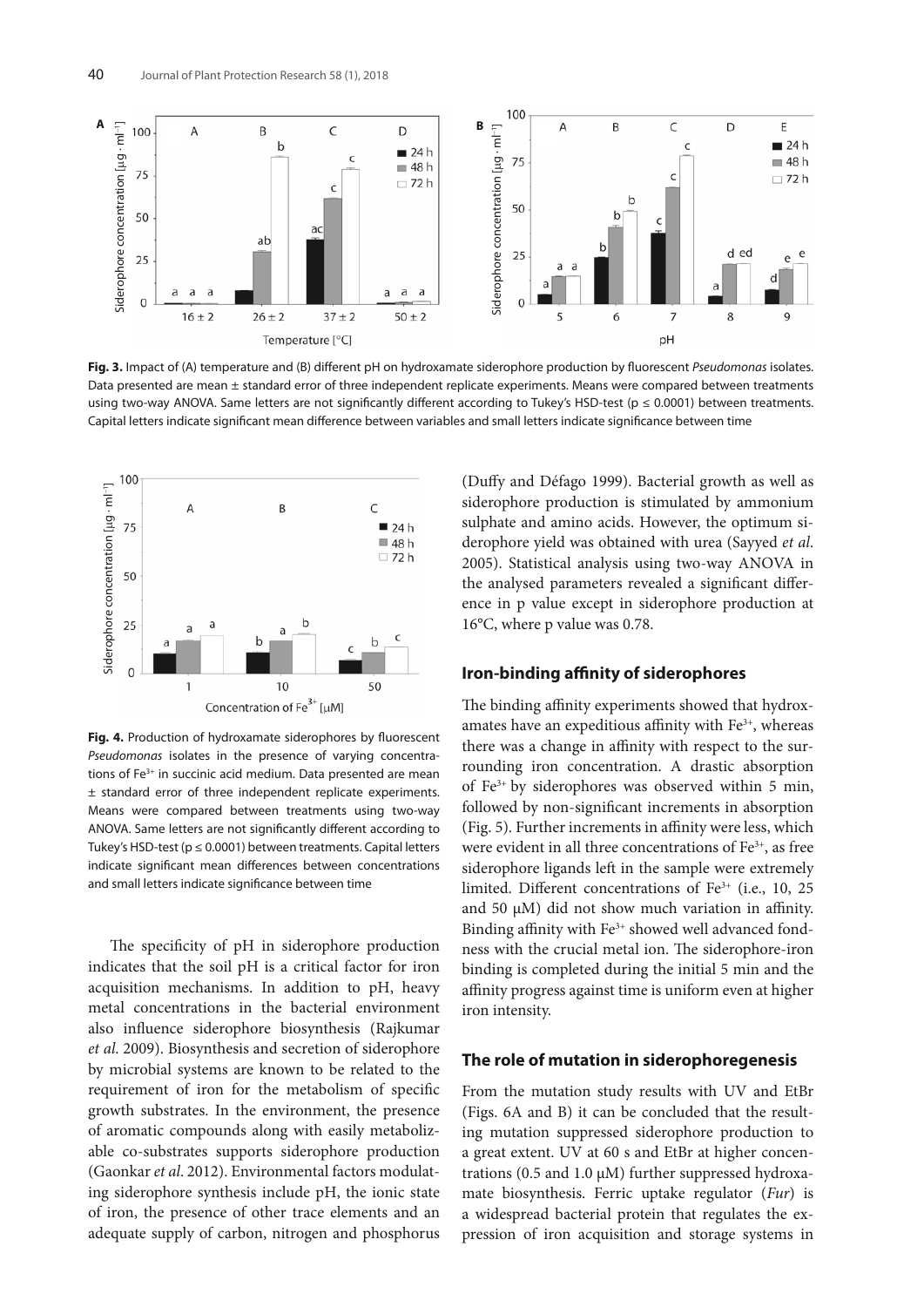

**Fig. 5.** Time course assay of *in vitro* iron binding affinity of siderophores produced by fluorescent *Pseudomons* isolates, with varying ferric ion (Fe<sup>3+</sup>) concentration. Data represented are the mean  $\pm$  standard error of three replicates. Vertical bars indicate standard error. Two-way ANOVA analysis showed a non-significant p value (p < 0.0001)

response to intracellular iron. *Fur* is a key regulator of iron metabolism, acting as a classical iron-dependent repressor of protein-coding genes (Lewin *et al*. 2002). Transcriptional studies on *P. fluorescens* Pf-5, showed that among the up-regulated pyoverdine biosynthesis gene clusters, the highly expressed gene was *pvdS* which encoded for the extra-cytoplasmic function sigma factor, a transcriptional regulator of pyoverdine biosynthesis genes (Lim *et al*. 2012). Bacterial evolution demands mutations to permit adaptation through sequence variation by still preserving genome integrity. UV, the customary non-ionizing radiation, can induce adjacent pyrimidine bases in a DNA strand to become a covalent dimer causing oxidative damage to DNA (Kozmin *et al*. 2008). Both of the mutations could not stimulate higher siderophore production in bacterial isolates. It was observed that mutation in bacterial genome resulted in suppression of ferric homeostasis, reported by Schwyn and Neilands (1987). Genomic mutation on FP, major rhizosphere group bacteria, which affects siderophore-iron binding efficiency, has to be analysed in detail.

# **Mycelial inhibition traits and phytoaugmentation traits**

All the isolates were checked for their ability to inhibit the pathogenic *F. oxysporum* strain and the results are represented in Table 2. It is worth pointing out that all the high siderophore producers inhibited the *F. oxysporum*, where M140 demonstrated maximum inhibition (55.0  $\pm$  2.6 mm). Hence, it can be speculated that production of siderophores, possibly in combination with antimicrobial agents, produced by FPs, leads to *F. oxysporum* inhibition. Plant protection through siderophore producing rhizobacteria has emerged as a possibility in sustainable crop management (Karimi *et al*. 2012; Solanki *et al*. 2014). The rhizobacterially synthesized siderophores are excellent competitors for Fe, thus reducing the Fe availability to the phytopathogens (Beneduzi *et al*. 2012). This is a very common and significantly useful action of rhizobacteria in sustainable agriculture.

Growth promotion study results showed that the FPs are capable of inducing root and shoot growth with higher germination percentages than in control plants. Bacterial seed treatment resulted in improved physical parameters, where M140 showed the longest shoot length  $53.8 \pm 02.4$  mm and root length  $209.6 \pm 05.9$  mm, against control.

Plant growth promotion effect exerted by siderophore producing rhizobacteria, especially FPs has been reported previously in different plant systems (Sharma and Johri 2003; Ahmed and Holmström 2014). A report by Anitha and Kumudini (2014) clearly demonstrated the impact of secondary metabolites, especially siderophores, in the growth promotion of tomato plants, using FPs.



**Fig. 6.** Effect of (A) UV mutagenesis and (B) EtBr on time course production of hydroxamate siderophores by fluorescent *Pseudomonas* isolates. Data presented are mean  $\pm$  standard error of three independent replicate experiments. Means were compared between treatments using two-way ANOVA. Same letters are not significantly different according to Tukey's HSD-test (p ≤ 0.0001) between treatments. Capital letters indicate significant mean difference between concentration and small letters indicate significance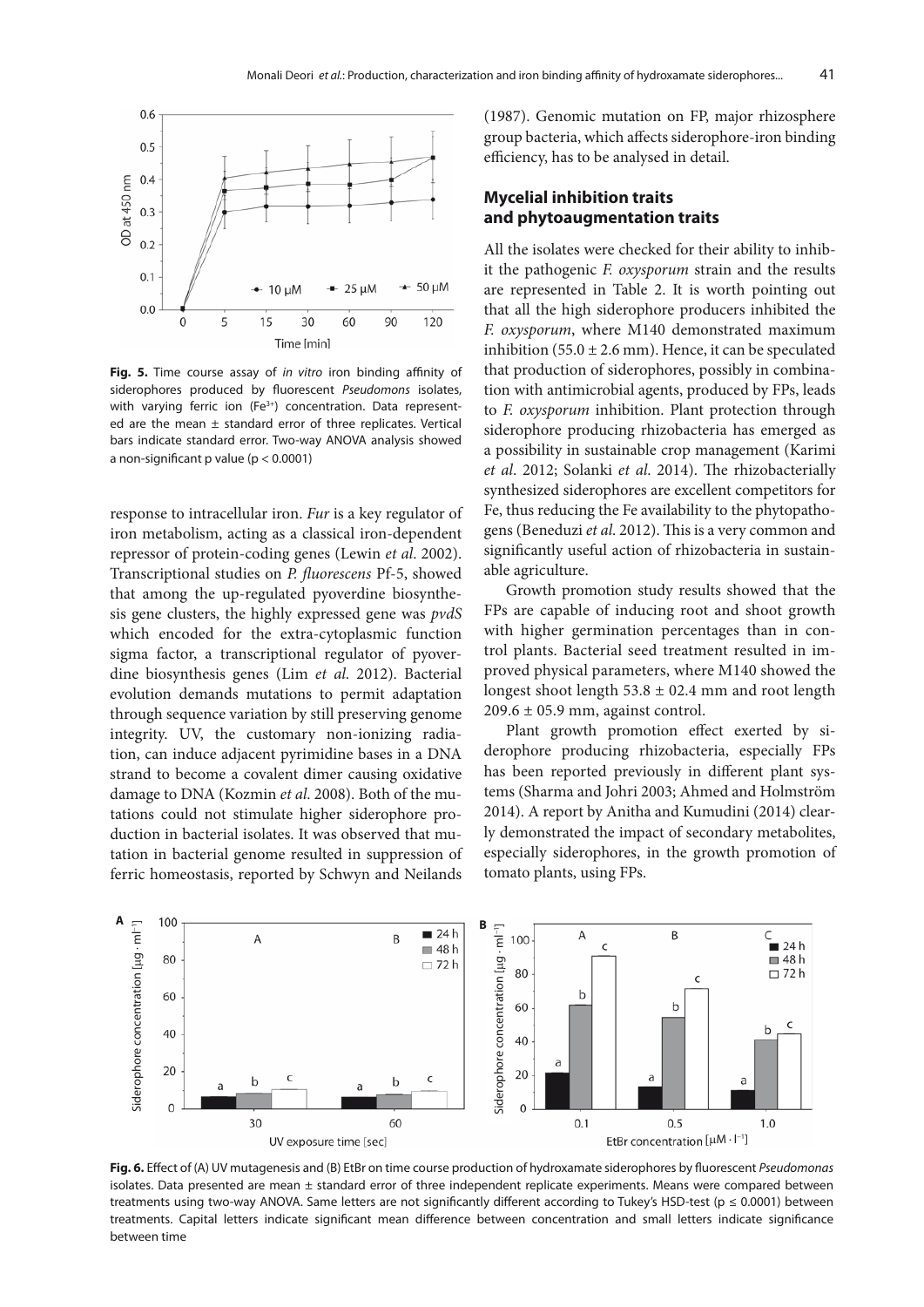| Pseudomonas isolates | Zone of inhibition<br>[mm] | Shoot length<br>[mm] | Root length<br>[mm] |
|----------------------|----------------------------|----------------------|---------------------|
| <b>P88</b>           | $\mathbf 0$                | $53.9 \pm 03.5$      | $160.4 \pm 10.6$    |
| T125                 | $\mathbf 0$                | $64.8 \pm 03.6$      | $170.4 \pm 05.6$    |
| T106                 | $\mathbf 0$                | $52.2 \pm 04.5$      | $154.2 \pm 09.2$    |
| M131                 | $24.3 \pm 2.8$             | $38.1 \pm 02.3$      | $86.0 \pm 08.7$     |
| M132                 | $27.2 \pm 2.3$             | $51.2 \pm 03.7$      | $161.8 \pm 06.5$    |
| M136                 | $40.3 \pm 0.9$             | $34.4 \pm 03.3$      | $184.4 \pm 07.6$    |
| M138                 | $26.3 \pm 2.7$             | $48.3 \pm 02.5$      | $202.4 \pm 06.9$    |
| M139                 | $43.0 \pm 2.6$             | $44.9 \pm 02.8$      | $201.2 \pm 05.5$    |
| M140                 | $55.0 \pm 2.6$             | $53.8 \pm 02.4$      | $209.6 \pm 05.9$    |
| R40                  | $\mathbf 0$                | $34.1 \pm 06.9$      | $124.0 \pm 08.5$    |
| <b>R44</b>           | 0                          | $38.7 \pm 03.8$      | $113.7 \pm 08.2$    |
| <b>R45</b>           | $\mathbf 0$                | $46.4 \pm 16.2$      | $113.3 \pm 34.6$    |
| R61                  | $\mathbf 0$                | $37.5 \pm 03.0$      | $113.0 \pm 06.8$    |
| C43                  | $\mathbf 0$                | $32.4 \pm 02.1$      | $155.7 \pm 11.3$    |
| J49                  | $\mathbf 0$                | $41.6 \pm 03.4$      | $92.6 \pm 08.3$     |
| A55                  | $\mathbf 0$                | $39.6 \pm 03.5$      | $102.4 \pm 07.3$    |
| Control*             |                            | $29.0 \pm 02.3$      | $97.4 \pm 04.7$     |

**Table 2.** *In vitro* antifungal activity against *Fusarium oxysporum* and phytoaugmentation traits of fluorescent *Pseudomonas* isolates

\*distilled water treated control

# **Conclusions**

There are various reports that pesticides, designed to target specific organisms, also affect non-target microbial flora also. Fungicides and insecticides are reported to be capable of exerting an adverse impact on natural soil microflora (Cycoń and Piotrowska-Seget 2007). However, there are very few studies on the impact of siderophore production, on various soil factors in the terrestrial habitat. The present study undertook a detailed analysis of siderophore characterization, and of the common factors which affect their production. It is known that maize plants (Graminaceous family) produce phytosiderophores which offer a competence to the bacterial siderophores in rhizosphere terrain. This could be the reason for its high siderophore production nature. The difference in the quantities of siderophores produced by different organisms is logical. As the natural iron 'collectors' in the soil rhizosphere the chemical agents which are used need further study since they possibly spoil the natural biocontrol agents, and can have a long-term impact on nature.

### **Acknowledgements**

The authors are thankful to the Jain University for financial and infrastructure support. The constructive comments of Prof. Leela Iyengar are gratefully acknowledged.

#### **References**

- Adler C., Corbala N.S., Seyedsayamdost M.R., Pomares M.F., de Cristobal R.E., Clardy J., Kolter R., Vincent P.A. 2012. Catecholate siderophores protect bacteria from pyochelin toxicity. PloS One 7 (10): e46754. DOI: https://doi. org/10.1371/journal.pone.0046754
- Ahmed E., Holmström S.J.M. 2014. Siderophores in environmental research: roles and applications. Microbiology and Biotechnology 7 (3): 196–208. DOI: https://doi. org/10.1111/1751-7915.12117
- Alexander B., Zuberer D.A. 1991. Use of chrome azurol S reagents to evaluate siderophore production by rhizosphere bacteria. Biology and Fertility of Soils 12 (1): 39–45. DOI: https://doi.org/10.1007/bf00369386
- Ali S.S., Vidhale N.N. 2011. Evaluation of siderophore produced by different clinical isolate *Pseudomonas aeruginosa*. Indian Journal of Medical Research 3 (3): 131–135. DOI: https:// doi.org/10.9735/0975-5276.3.3.131-135
- Anitha G., Kumudini B.S. 2014. Isolation and characterization of fluorescent pseudomonads and their effect on plant growth promotion. Journal of Environmental Biology 35: 627–634.
- Arnow L.E. 1937. Colorimetric determination of the components of 3,4-dihydroxyphenylalanin tyrosine mixtures. Journal of Biological Chemistry 118: 531.
- Baakza A.A., Vala A.K., Dave B.P., Dube H.C. 2004. A comparative study of siderophore production by fungi from marine and terrestrial habitats. Journal of Experimental Marine Biology and Ecology 311 (1): 1–9. DOI: https://doi. org/10.1016/j.jembe.2003.12.028
- Beneduzi A., Ambrosini A., Passaglia L.M. 2012. Plant growthpromoting rhizobacteria (PGPR): their potential as antagonists and biocontrol agents. Genetics and Molecular Biology 35 (4): 1044–1051. DOI: https://doi.org/10.1590/ s1415-47572012000600020
- Bhattacharya A. 2010. Siderophore mediated metal uptake by *Pseudomonas fluorescens* and its comparison to iron (iii)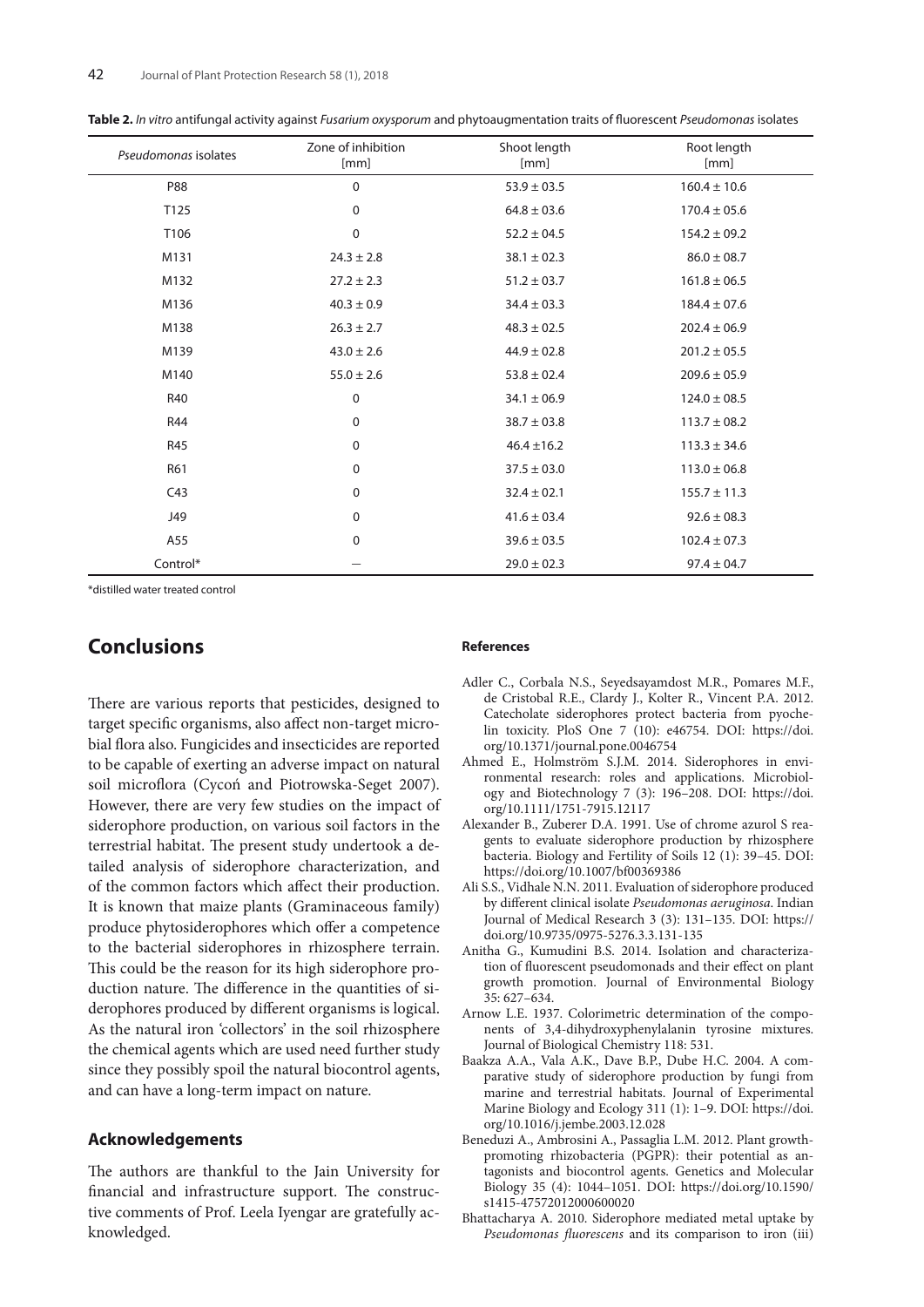chelation. Ceylon Journal of Sciences 39 (2): 147–155. DOI: https://doi.org/10.4038/cjsbs.v39i2.3001

- Cappuccino J.C., Sherman N. 2013. Microbiology: A Laboratory Manual. 10th ed. Pearson Publishing, New York, USA, 560 pp.
- Cycoń M., Piotrowska-Seget Z. 2007. Effect of selected pesticides on soil microflora involved in organic matter and nitrogen transformations: Pot experiment. Polish Journal of Ecology 55 (2): 207–220.
- Duffy B.K., Défago G. 1999. Environmental factors modulating antibiotic and siderophore biosynthesis by *Pseudomonas fluorescens* biocontrol strains. Applied and Environmental Microbiology 65 (6): 2429–2438.
- Fallahzadeh-Mamaghani V., Ahmadzadeh M., Sharifi R. 2009. Screening systemic resistance-inducing fluorescent pseudomonads for control of bacterial blight of cotton caused by *Xanthomonas campestris* pv. *malvacearum*. Journal of Plant Pathology 91 (3): 663–670. DOI: http://dx.doi.org/10.4454/ jpp.v91i3.558
- Gaonkar T., Nayak P.K., Garg S., Bhosle S. 2012. Siderophoreproducing bacteria from a sand dune ecosystem and the effect of sodium benzoate on siderophore production by a potential isolate. Scientific World Journal 112: 1–8. DOI: https://doi.org/10.1100/2012/857249
- Gawel D., Maliszewska-Tkacyk M., Schaaper J.P.R.M., Fijalkowska I.J. 2012. Lack of strand bias in UV-induced mutagenesis in *Escherichia coli*. Bacteriology 184 (6): 4449–4454. DOI: https://doi.org/10.1128/jb.184.16.4449-4454.2002
- Gupta V., Saharan K., Kumar L., Gupta R., Sahai V., Mittal A. 2008. Spectrophotometric ferric ion biosensor from *Pseudomonas fluorescens* culture. Biotechnology and Bioengineering 100 (2): 284–296. DOI: https://doi.org/10.1002/ bit.21754
- Helmy M., Baddar D., El'Masry M.H. 2008. Affinity purification of a siderophore that exhibits an antagonistic effect against soft rot bacterium. Biochemistry 73 (7): 776–782. DOI: https://doi.org/10.1134/s0006297908070055
- Hemanth G., Kumar P.K.R., Niharika P.S., Kolli S.K. 2016. Fungicides effect on soil micro flora in Tekkali Mandal, Srikakulam (Dist). International Journal of Research and Development in Pharmacy and Life Sciences 5 (4): 2245–2250.
- Jenifer A.M.R., Reena A., Aysha O.S., Valli S., Nirmala P.*,* Vinothkumar P. 2013. Isolation of siderophore producing bacteria from rhizosphere soil and their antagonistic activity against selected fungal plant pathogens. International Journal of Current Microbiology and Applied Science 2 (1): 59–65.
- Jin C.W., Li G.X., Yu X.H., Zheng S.J. 2010. Plant Fe status affects the composition of siderophore-secreting microbes in the rhizosphere. Annals of Botany 105 (5): 835–841. DOI: https://doi.org/10.1093/aob/mcq071
- Kamal F., Mehrgan H., Assadi M.M., Mortazavi S.A. 2003. Mutagenesis of *Xanthomonas campestris* and selection of strains with enhanced xanthan production. Iranian Biomedical Journal 7 (3): 91–98.
- Karimi K., Amini J., Harighi B., Bahramnejad B. 2012. Evaluation of biocontrol potential of *Pseudomonas* and *Bacillus* spp. against *Fusarium* wilt of chickpea. Australasian Journal of Crop Sciences 6 (4): 695–703.
- Khan H., Parmar N., Kahlon R.S. 2016. *Pseudomonas*-plant interactions I: Plant growth promotion and defense-mediated mechanisms. p. 419–469. In: "Pseudomonas: Molecular and Applied Biology" (R. Kahlon, ed.). Springer International Publishing, Switzerland.
- Kozmin S., Slezak G., Reynaud-Angelin A., Elie C., de Rycke Y., Boiteux S., Sage E. 2008. UVA radiation is highly mutagenic in cells that are unable to repair 7,8-dihydro-8-oxoguanine in *Saccharomyces cerevisiae*. Proceedings of National Academy of Sciences USA 102: 3538–13543.
- Krewulak K.D., Vogel H.J. 2008. Structural biology of bacterial iron uptake. Biochimica et Biophysica Acta 1778 (9): 1781– 1804. DOI: https://doi.org/10.1016/j.bbamem.2007.07.026
- Kumudini B.S., Jayamohan N.S. & Patil S.V. 2017. Integrated mechanisms of plant disease containment by rhizospheric bacteria: Unraveling the signal cross-talk between plant and fluorescent *Pseudomonas*. p. 263–291. In: "Agriculturally Important Microbes for Sustainable Agriculture" (V. Meena, P. Mishra, J. Bisht, A. Pattanayak, eds.) Springer International Publishing. DOI: https://doi.org/10.1007/978-981 -10-5343-6\_9
- Lee W., van Baalen M., Jansen V.A.A. 2011. An evolutionary mechanism for diversity in siderophore-producing bacteria. Ecology Letters 15 (2): 119–125. DOI: https://doi. org/10.1111/j.1461-0248.2011.01717.x
- Lemanceau P., Bauer P., Kraemer S., Briat J.-F. 2009. Iron dynamics in the rhizosphere as a case study for analyzing interactions between soils, plants and microbes. Plant and Soil 321 (1–2): 513–535. DOI: https://doi.org/10.1007/ s11104-009-0039-5
- Lewin A.C., Doughtya P.A., Flegg L.A., Moore G.R., Spiro S. 2002. The ferric uptake regulator of *Pseudomonas aeruginosa* has no essential cysteine residues and does not contain a structural zinc ion. Microbiology 148 (8): 2449–2456. DOI: https://doi.org/10.1099/00221287-148-8-2449
- Lim C.K., Hassan K.A., Tetu S.G., Loper J.E., Paulsen I.T. 2012. The effect of iron limitation on the transcriptome and proteome of *Pseudomonas fluorescens* Pf-5. PLoS One 7 (6): e39139. DOI: https://doi.org/10.1371/journal.pone.0039139
- Masaki J., Fujita M.J., Nakano K., Sakai R., Bisucaberin B. 2013. A linear hydroxamate class siderophore from the marine bacterium *Tenacibaculum mesophilum*. Molecules 18 (4): 3917– 3926. DOI: https://doi.org/10.3390/molecules18043917
- Meyer J.-M., Geoffroy V.A., Baida N., Gardan L., Izard D., Lemanceau P., Achouak W., Palleroni N.J. 2002. Siderophore typing, a powerful tool for the identification of fluorescent and nonfluorescent pseudomonads. Applied and Environmental Microbiology 68 (6): 2745–2753. DOI: https://doi. org/10.1128/aem.68.6.2745-2753.2002
- Miethke M., Marahiel M.A. 2007. Siderophore-based iron acquisition and pathogen control. Microbiology and Molecular Biology Reviews 71 (3): 413–451. DOI: https://doi. org/10.1128/mmbr.00012-07
- Mishra P.K., Mishra S., Selvakumar G., Bisht S.C., Bisht S.C., Bisht J.K., Kundu S., Gupta H.S. 2008. Characterisation of a psychrotolerant plant growth promoting *Pseudomonas* sp. strain PGERs17 (MTCC 9000) isolated from North Western Indian Himalayas. Annals of Microbiology 58 (4): 561–568. DOI: https://doi.org/10.1007/bf03175558
- Murugappan R.M., Aravinth A., Karthikeyan M. 2011. Chemical and structural characterization of hydroxamate siderophore produced by marine *Vibrio harveyi*. Journal of Indian Microbiology and Biotechnology 38 (2): 265–273. DOI: https://doi.org/10.1007/s10295-010-0769-7
- Nagata T., Oobo T., Aozasa O. 2013. Efficacy of a bacterial siderophore, pyoverdine, to supply iron to *Solanum lycopersicum* plants. Journal of Bioscience and Bioengineering 115 (6): 686–690. DOI: https://doi.org/10.1016/j.jbiosc. 2012.12.018
- Neilands J.B. 1981. Microbial iron compounds. Annual Review of Biochemistry 50: 715–731.
- Rajkumar M., Ae N., Prasad N.M.V., Freitas. H. 2009. Potential of siderophore-producing bacteria for improving heavy metal phytoextraction. Trends in Biotechnology 28 (3): 142–149. DOI: https://doi.org/10.1016/j.tibtech.2009.12.002
- Mendes R., Garbeva P., Raaijmakers J.M. 2013. The rhizosphere microbiome: significance of plant beneficial, plant pathogenic, and human pathogenic microorganisms. FEMS Microbiology Reviews 37 (5): 634–663.
- Sah S., Singh R. 2015. Siderophore: Structural and functional characterisation – A comprehensive review. Agriculture 61 (3): 97–114. DOI: https://doi.org/10.1515/agri-2015-0015
- Saraf M., Pandya U., Thakkar A. 2014. Role of allelochemicals in plant growth promoting rhizobacteria for biocontrol of